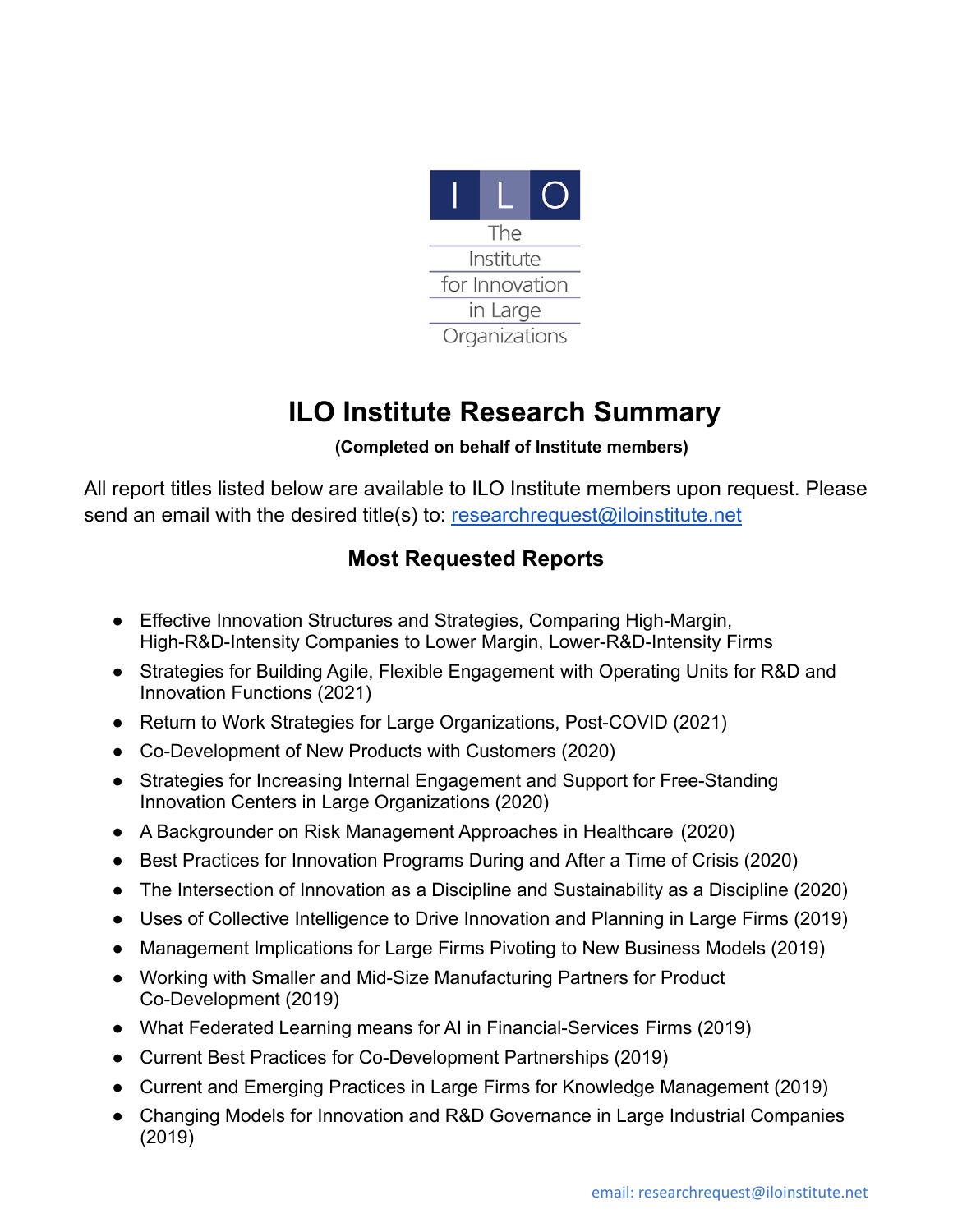- Creating New Businesses Based on Proprietary Data (2019)
- New Paths for Interoperability in Healthcare (2019)
- New Models for Working with Big Tech Providers and Partners (2018)
- Notes for Xerox PARC on Innovation Organizations (2018)
- Speeding Up Product Development Post-Handoff (2018)
- New Models for Collaboration and Knowledge-Sharing in the Age of Digital-Speed Data (2018)
- New and Emerging Approaches to R&D Portfolio Management (2018)
- AI Initiatives Currently Proving Out in Large Organizations and What's Coming Next (2017)
- Best Practices for Rolling Out a New Model for the Organization of Work in a Large Organization (2015)
- Moving from Stage to Stage in New-Product Development in Information-Based Large Companies (2015)
- Approaches to Technology Road-mapping in Large Enterprises (2015)
- The Organization of Innovation as a Function Inside Large B-to-B Companies (2016)
- Measuring Innovation Programs and Outcomes (2016)
- Innovation Organizations inside Large Firms, and their Outcomes and Measures (2015)
- Agile Strategic Planning in Large Project-Driven Organizations (2014)
- Benefitting from New Workforce Analytics Tools (2014)
- The Current State and Future Prospects for Open Innovation External Networks (2014)
- Emerging Trends and Opportunities in the Insurance Industry (2014)
- Use of Digital Marketing Platforms for Animal Health Products (2014)
- Funding Innovation: Metrics, Portfolio Management, and Governance (2006)
- Best Practices for University/Corporate Research and Innovation Partnerships (2014)
- Lean Start-Up Programs in Large Organizations (2014)
- Listening to "Weak Signals" of Coming Change in Financial Services (2014)
- Transitioning to OTC in Animal Health Products (2013)
- The Rise of Retail Clinics in Health Care (2014)
- Customer Driven Innovation (2006)

## **Selected Archival Reports**

- Too Much Data
- New Models for Intellectual Property Management
- HR Practices to Drive Innovation in Large Organizations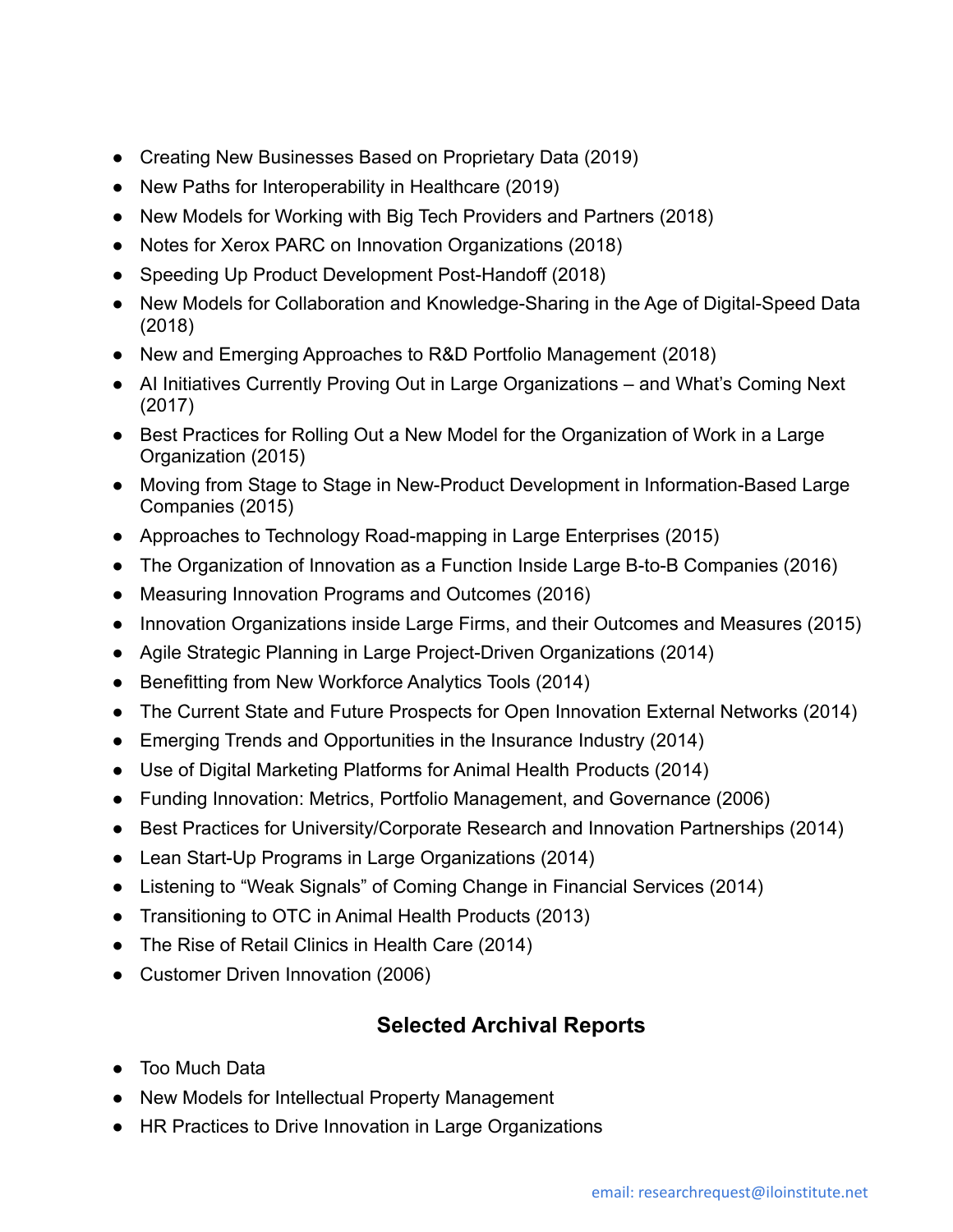- The Innovator's Advantage: Extending the Competitive Advantage of Breakthrough Innovation
- Organizing for Adjacent Business Growth
- Leveraging Intellectual Property to Increase P/E Multiplier
- Research and Development Best Practices
- Workspace Design to Foster Innovation and Collaboration
- Open Innovation and Business Alignment
- Best Practices in Thought Leadership
- Evaluating Product Ideas
- The Language of Innovation
- Identifying and Exploiting Breakthrough Innovations
- A Catalogue of Innovation Tools
- Driving Innovation Across the Enterprise
- Innovation Centers: An Overview of Organizational Models
- Best Practices in Open-Source Innovation
- New and Emerging Models of Innovation
- Best Practices for Capturing Tacit Knowledge in a Large Organization
- Innovation Pilots: Systems and Processes to Launch Successful Pilots
- Effective Cross Functional Innovation Groups
- Information Sharing in Technology Transfer
- The Role of the Chief Innovation Officer
- Collecting and Managing Ideas
- Best Practices for Creating a Corporate Venture Capital Group
- New Product Development in Financial Services
- Creating and Managing New Business Platforms
- Successful Innovation in a Decentralized Company
- Key Metrics for Innovation in Telecom
- Characteristics and Practices of the Most Innovative Companies
- Knowledge Creation, Sharing and Collaboration in a Large Organization
- External Technology Sourcing: How Best-in-Class Companies Organize to Source Innovation Globally
- Breaking into New Markets: Strategies for Taking on Incumbents
- Best Practices in Vendor Relationship Management for Innovation
- Planning in the Face of Uncertainty
- Sustainable R&D Strategies for Drug Development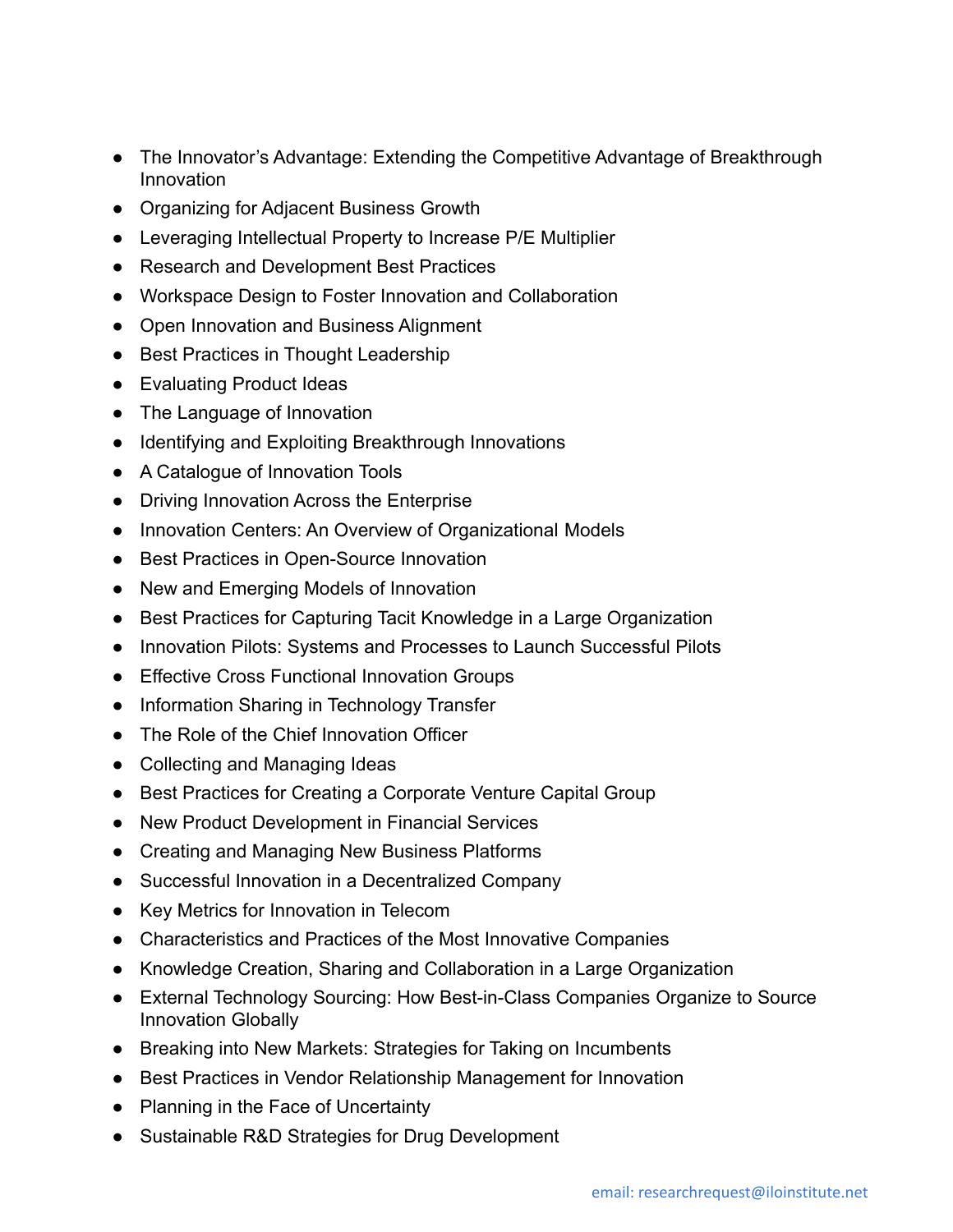- Web 2.0 and Brand Communications
- Experience Based Marketing
- Best Practices in Customer Acquisition for Consumer Financial Services Products
- Best Practices for Applying Market Research Insights
- Building Value in Loyalty Programs
- Best Practices for Organizing a Global Sales Force
- The Business Value of Social Networking for the Enterprise
- Social Networking for Customer Collaboration in Innovation
- Emerging Trends in Global Telecom: Opportunities in Mobile Advertising, Banking, Media, Travel and Security Management
- Best Practice: Brand Extension
- Emerging Practices for Audience Measurement in Television and Video
- The Value of Social Networks
- Opportunities and Trends in Smart Home Automation
- Deriving Value from Social Networking: Marketing and Recruiting
- Front-Line of Innovation: Three Case Studies for Engaging Employees in Innovation
- Navigating the Emerging Landscape for Pharmaceutical Marketing
- Emerging Trends in Television Advertising
- Effective Strategies for Migrating From B-to-B to B-to-C
- New Kinds of Corporate Risk
- Driving the Value of Consumer Research Through the Enterprise
- The Outsourcing Decision
- Best Practices in Post Merger Integration
- Expansion Paths for Monoline in Financial Services
- Best Practices in Strategic Planning
- Moving from a Centralized to a Decentralized Operating Model
- Best Practices for Licensing Core Products
- Trends in Manufacturing Employment and Off-Shoring
- Identifying the Most Effective Measures of Success
- Fighting Commoditization
- Improving Supplier Performance in New Product Development
- Best Practices in Environmental Scanning and Emerging Issues Strategy
- Building and Operating an Embedded Consulting Organization
- Best Practices in Sales Compensation
- Improving Customer Service in B-to-B Relationships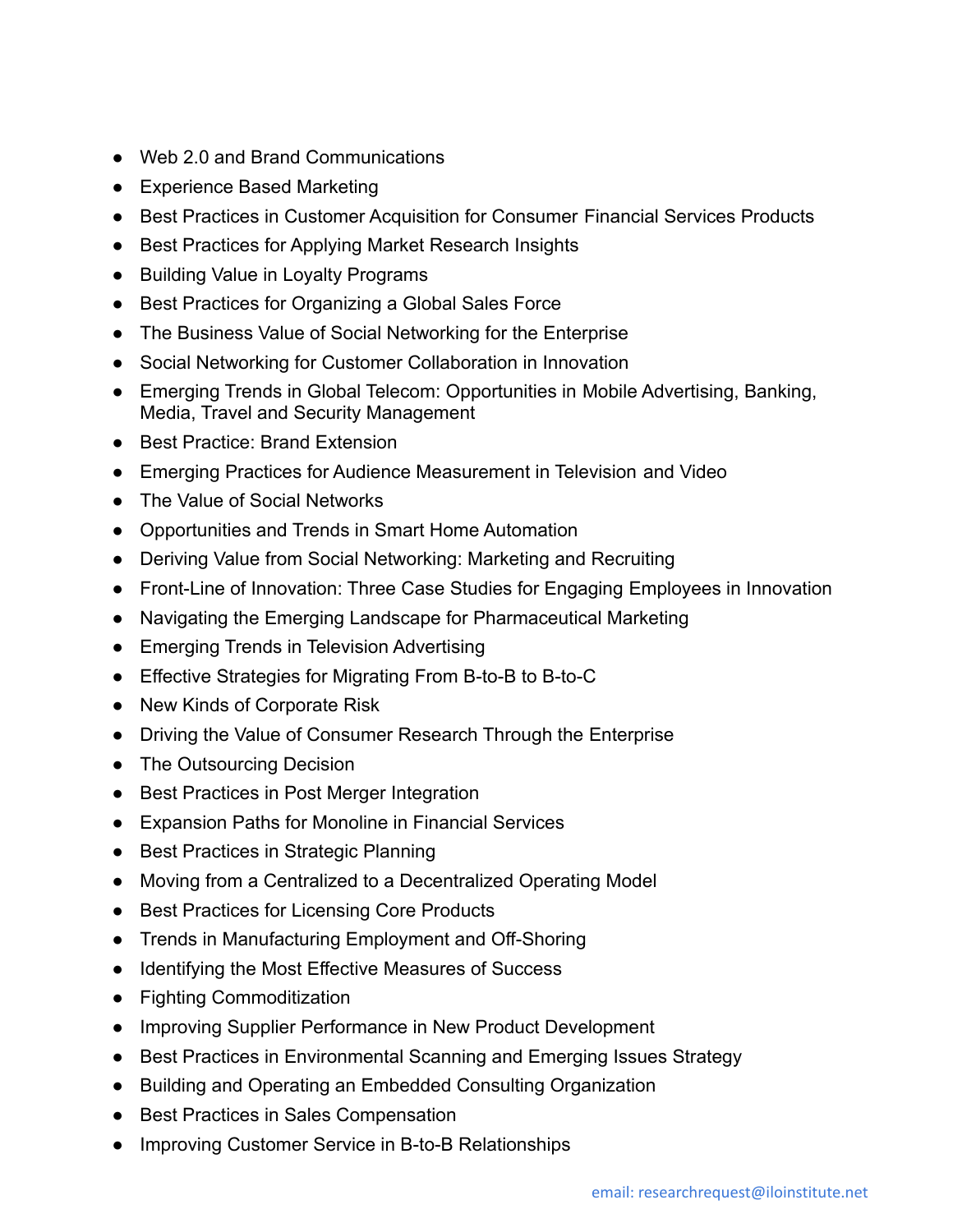- Co-Creation Partnerships in Consumer Products
- Creating and Managing New Business Platforms
- From Products to Solutions: Making the Change
- Best Practice in Adjacency Growth for Narrow-Brand Products
- Gaining Market Share by Targeting the Middle Market
- Emerging Practices in Strategic Planning
- Leading with the Label: New Approaches to Compliance Strategy as a Competitive Strength
- Consumer Insights: Understanding Today's Consumers
- Best Practices for Employee Hoteling and Telecommuting
- The Aging of the Workforce
- Employee Healthcare Self-Management
- Fostering a Culture of Innovation
- The Challenge of an Aging U.S. Workforce: Facing Shortages in IT and Healthcare
- The Power of Pride: Employee Engagement to Drive Culture Change
- Customer Data Integration
- The Employee Experience: Best Practices for Recruiting and Retention
- Emerging Best Practices for Employee Retention in Construction
- Intellectual Property and the Rank-and-File
- Best Practices for Training in Financial Services
- Effective Cross-Functional Innovation GroupsNew Directions in Data Services
- IT Strategy in a Cost-Reduction Environment
- Carbon Dioxide Emissions Control in Power Plants
- Emerging Opportunities in Environmental Solutions
- The Power of Green: Selling Environmental Best Practices in Waste Management
- Commercially Viable Green-Power Technologies
- Growth Opportunities in Waste Management
- Best Practices for Siting New Industrial Plants
- The Value of Going Green
- Funding New Nuclear Power: Innovation in Finance and Cost Mitigation
- Green Business: Realities and Opportunities
- Greenhouse Gas Regulation of the Meat Industry
- The Potential of Telemedicine to Transform the Care of Chronic Disease
- Preparing a New Generation for Healthcare in Retirement: Challenges and Opportunities for Insurers